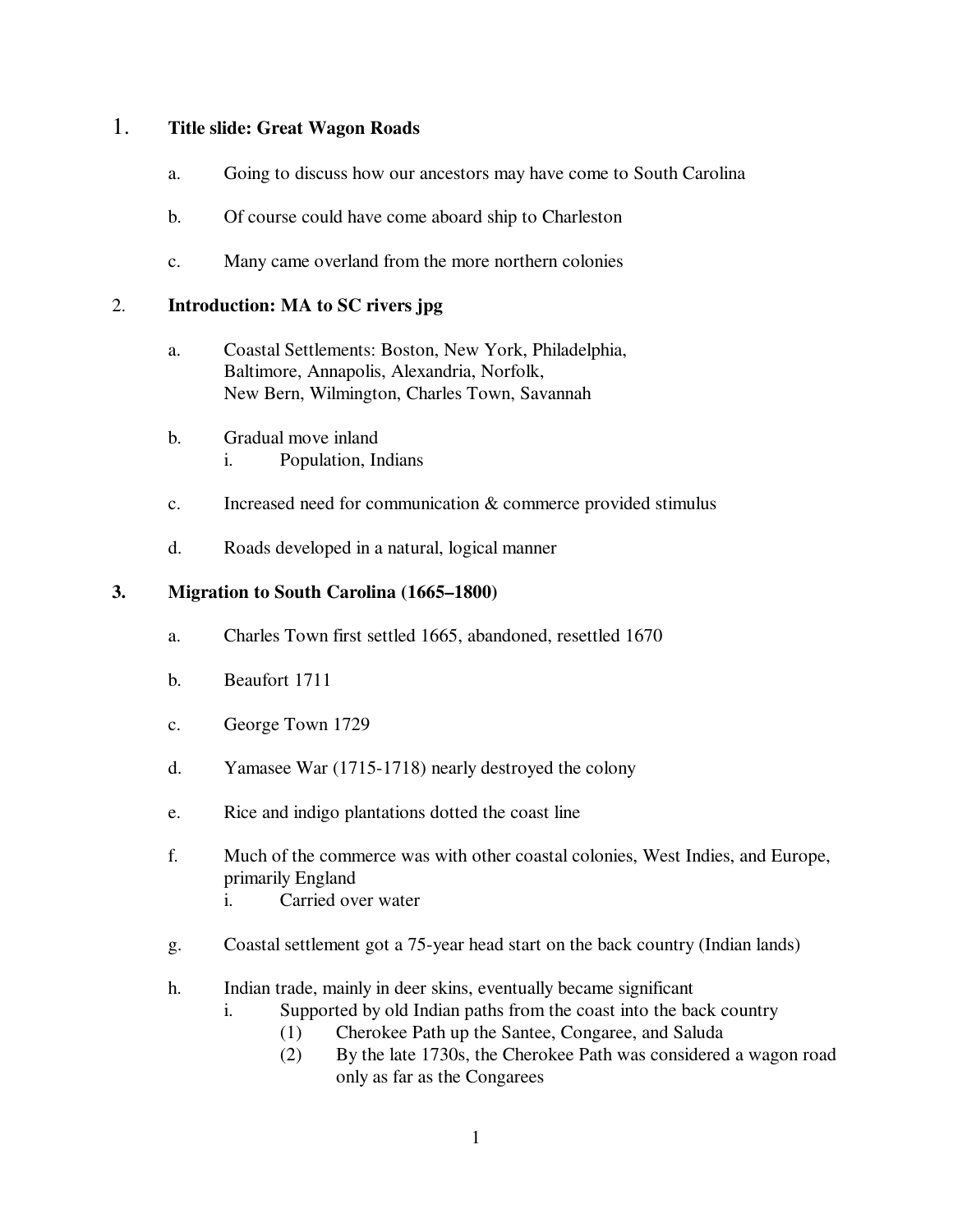- (3) By 1759 wagon road almost to Fort Prince George on the Keowee
- (4) Another Indian path up Savannah (traveled by William Bartram)
- i. Most transportation was by foot, horse, or pack train on the paths and some form of boat on waterways below the fall line.
- j. From 1731 to 1765, townships brought 10,000 settlers to the SC back country
- k. Indian trading sites established
	- i. Savannah Town 1680s, later site of Fort Moore, 1715
	- ii. Fort Congaree (1718)
	- iii. Ninety Six (late 1730s)
	- iv. Roads between back country settlements were scarce (1) Horse paths, if that
	- v. All early major paths or roads led toward Charleston
- l. Indians double-edge sword to immigration
	- i. Indian trade attracted commerce and settlement
	- ii. Indian hostility deterred it

#### 4. **Population**

- a. Until 1715, almost all of South Carolina's population was within thirty miles of Charles Town
- b. The interior developed gradually over 75–100 years.
- c. Before the Revolution Charles Town had more commerce than Boston, New York or Philadelphia; 4th largest city in America
- d. 1729: 10,000 whites & 20,000 slaves
- e. Back country inhabitants came in a trickle in the 1730s, increased slightly in the 1740s, and continued to increase during the 1750s
- f. 1759:  $36,000$  whites  $& 55,000$  slaves (17,000 in back country)
- g. Beyond fall line 7,000 whites and 300 slaves
- h. Tens of thousands arrived during the 1760s and early 1770s.
- i. By 1760s back country inhabitants outnumbered low country populace
- j. 1775: 70,000 whites & 104,000 slaves (46,000 in back country)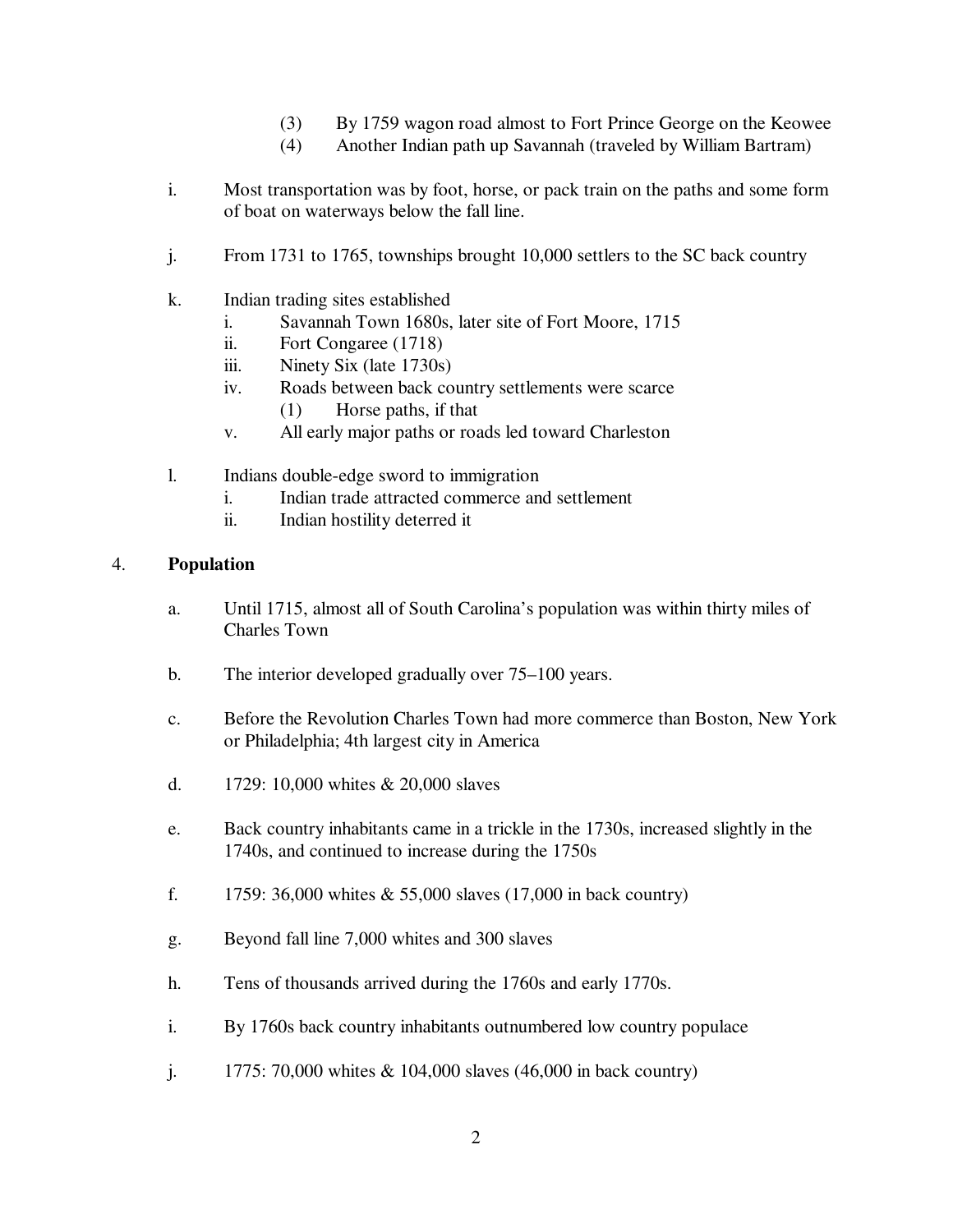- k. After the Revolutionary War, immigration resumed in large numbers
- l. Most backcountry settlers came from the colonies of Pennsylvania, Maryland, Virginia, and later North Carolina.

## **5. A Cargo of Fifty Thousand Prime Slaves**

- a. During 1760s lawlessness in backcountry
- b. Regulators
- c. Rev. Charles Woodmason
- d. Satire
- e. Population of 50,000 in back country

### 6. **How Roads Developed**

- a. Animal paths
- b. Indian trails
- c. Horse & pack animal paths
- d. Wagon roads
	- i. Commissioners appointed to lay out roads
	- ii. Widened, most stumps removed
	- iii. Maintained by local land owners under appointed overseer

#### 7. **Four Great Wagon Roads**

- a. Not just Philadelphia Wagon Road
- b. King's Highway
- c. Fall Line Road
- d. Upper Road

## 8. **King's Highway**

- a. King Charles II, 1660
- b. Boston Post Road to New York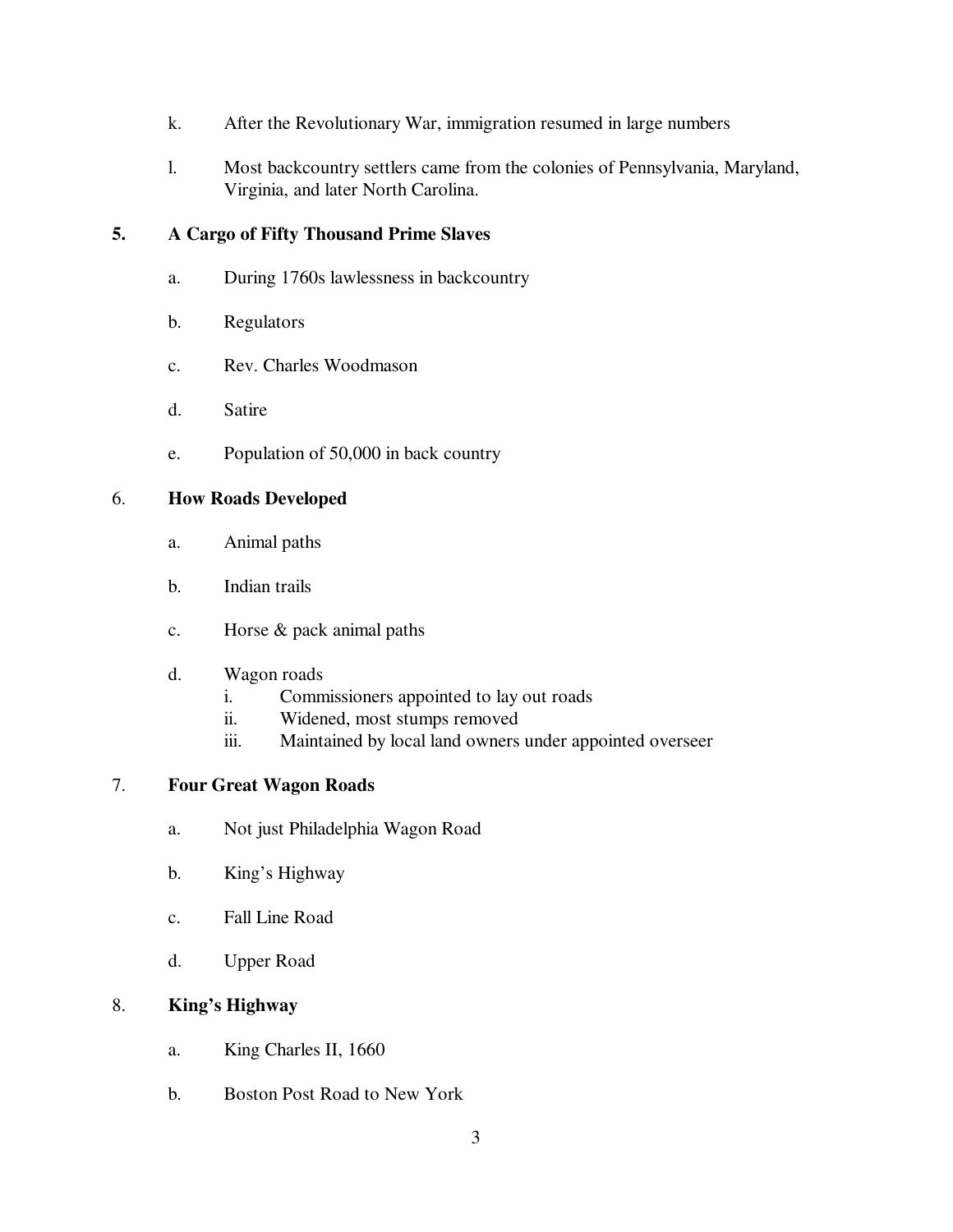- c. Great Coast Road (Annapolis)
- d. Potomac Trail (from Alexandria)
- e. Virginia Path (from Norfolk)
- f. Finally completed 1735 (75 years)
	- i. 1,300 miles
	- ii. Two months travel time
- g. Many large waterways to cross (plus swamps, marshes)
- h. Never an easy road to travel but connected all major cities
- i. Close to US Hwy 17 in SC

#### 9. **Fall Line Road**

- a. Fall line is beginning of shoals, where streams can be forded and boats can no longer navigate
- b. Boats could navigate up to fall line towns and even small ships to some towns
- c. Connected fall line towns set up as trading posts (e. g., Cheraw, Pine Tree (Camden), Congarees (Columbia), Fort Moore /Augusta)

### d. Fredericksburg VA to Macon GA

- i. Richmond VA on James River
	- (1) Petersburg, Emporia VA
	- (2) Roanoke Rapids, Fayetteville NC
- ii. Cheraw SC on Pee Dee River
- iii. Fort Congaree SC on the Congaree River (1) Followed The Ridge
- iv. Augusta GA on the Savannah River
- v. Macon GA on the Ogeechee River
- e. Virginia in 1730s
- f. North Carolina 1740s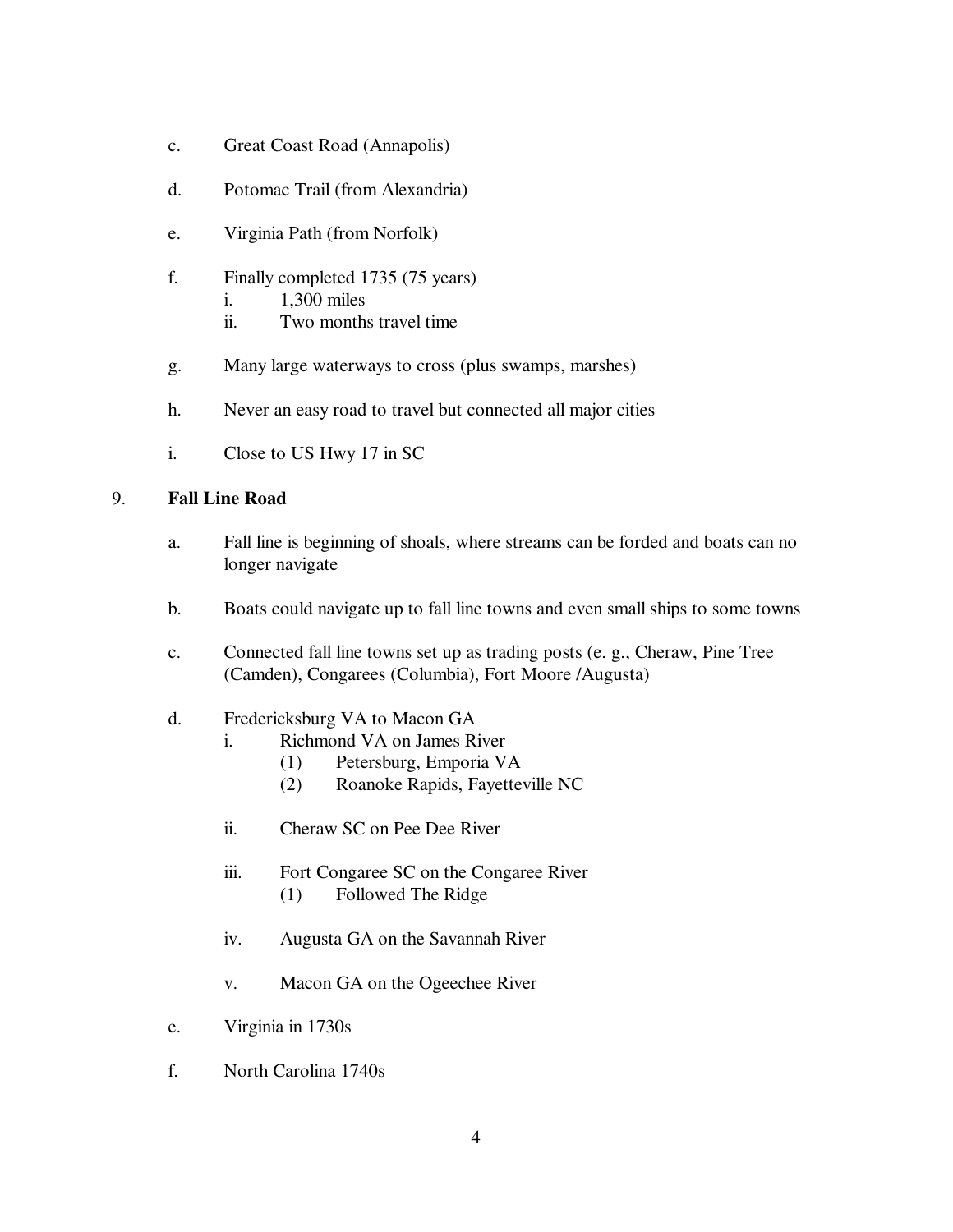- g. South Carolina 1750s
- h. Close to US Hwy 1 to Cheraw and I-95 from Fayetteville NC up into VA

### 10. **Upper Road**

- a. Begun in mid 1740s
- b. Left Fall Line Road at Petersburg VA
- c. Followed old Occaneechi Path
- d. More in Piedmont west of Fall Line Road
- e. Went through Hillsboro NC and Salisbury NC where met southern section of Philadelphia Wagon Road
- f. At Charlotte NC left Philadelphia Wagon Road and turned southwest, going close to Anderson SC
- g. Also called Carolina Road and Rogues Road
- h. Close to I-85 and US Hwy 29
- i. Ended in Athens GA

## 11. **Philadelphia Wagon Road**

- a. Migration path developed over 60 years
	- i. 1720s west from Philadelphia
	- ii. 1730s south into Maryland
	- iii. 1740s south into Shenandoah Valley (Great Warrior Trail) to Big Lick VA
		- (1) Valley ideal migration path
		- (2) 1744 Indian treaty
		- (3) Rivers flow north in upper portion and south and east in lower portion
	- iv. 1750s difficult Carolina portion open into North Carolina
		- (1) Maggoty Gap
		- (2) Wachovia (Winston-Salem)
		- (3) Salisbury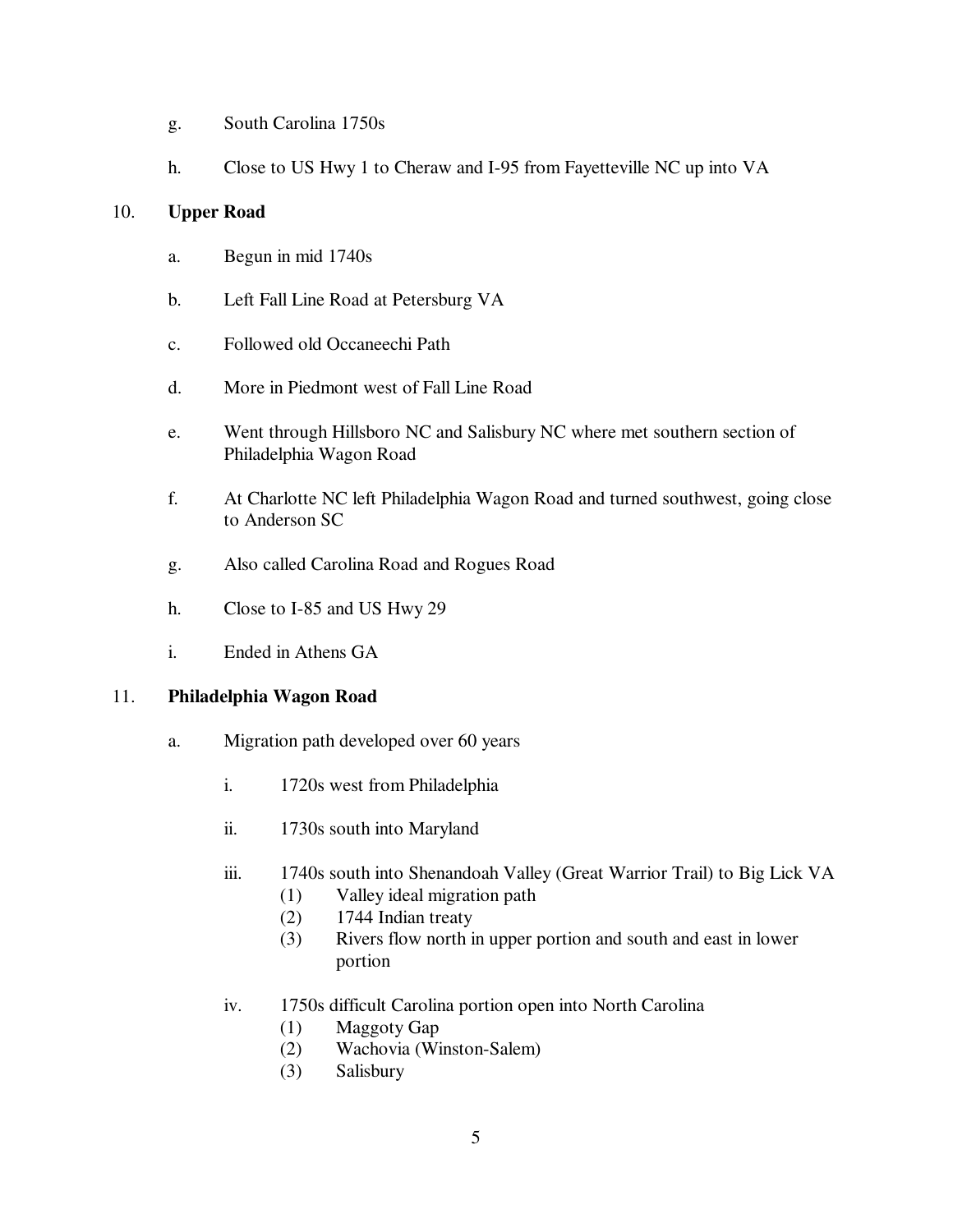- v. 1760s completed to Rock Hill, Chester, Newberry SC, and Augusta GA
- b. West fork at Big Lick VA to Cumberland Gap TN to Daniel Boone's Wilderness Trail to Kentucky
- c. Road or portions called at various times
	- i. Great Philadelphia Wagon Road
	- ii. Great Wagon Road
	- iii. Pennsylvania Wagon Road
	- iv. Great Valley Road
	- v. Valley Pike
	- vi. König Strasse (King's Road)

## 12. **Conestoga Wagon 1 jpg**

- a. Conestoga wagons
	- i. Lancaster County PA circa 1717
	- ii. Heavy, curved
	- iii. 4 to 6 draft horses
	- iv. Lazy seat
	- v. Used in southern and mid west migrations
	- vi. Not used much on far west migration
- b. Stage coach
- c. "Down" the road and "up" the road